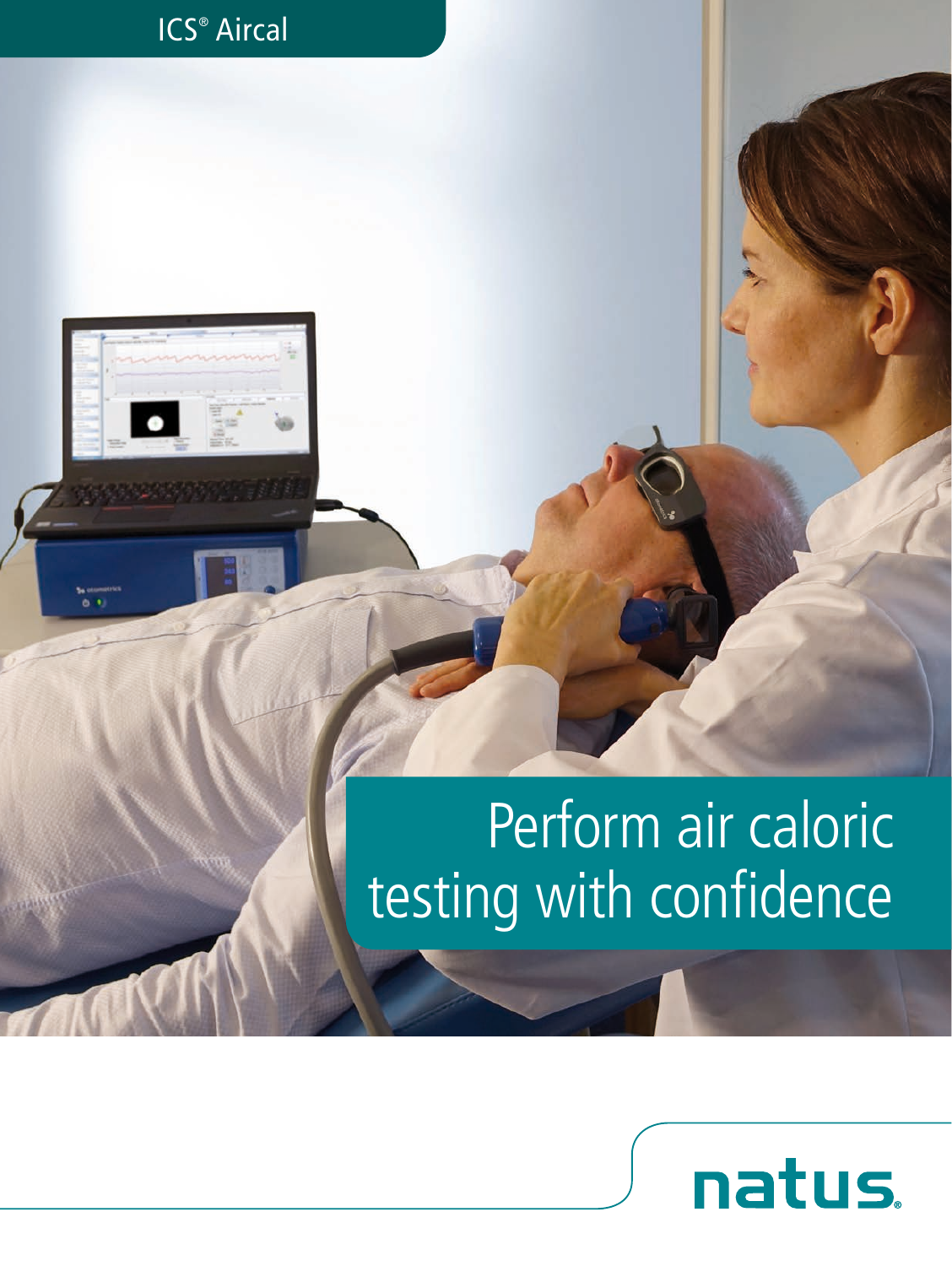## Bringing an alternative solution to expand your clinical reach

**Excellent visibility – efficient irrigation**



**Irrigation with the ICS® Aircal provides a modern choice for gold standard caloric irrigation. It combines convenience with patient comfort enabling you to do caloric testing with confidence. With no water to catch, the entire irrigation process is easier for the clinician and more pleasant for the patient.**

#### **Accurate stimuli without water**

Research has proven that using air temperatures set at 24°C and 50°C creates a comparable response, similar to that of water irrigation.\* ICS Aircal heats and cools at a temperature range from 12°C to 50°C. For accuracy, the temperature is controlled at the tip of the delivery tube controlling the air temperature transferred to the patient. With the superior delivery head, the tester can see the tympanic membrane, making it easy to accurately deliver the stimulus. This new design reduces the learning curve for clinicians who currently use a water irrigator.

The caloric test forms the key element in the VNG/ENG test battery with the requirement that the stimulus delivered to each ear be exactly the same.

#### **Efficient and accurate testing**

The intuitive digital display including the large buttons makes it easy to operate the device in the dark. The LED display is set at an angle and has large, bright numbers which are viewable from various positions within the room.

#### **Flexible, quiet and portable**

You can set the temperature, airflow and time to meet your clinic's requirements. Furthermore, you can set the intensity of the beep that lets you know the stimulus time has been reached. The ICS Aircal is quiet, has a small footprint and is light weight (18 lb/8 kg), making it easy to transport.

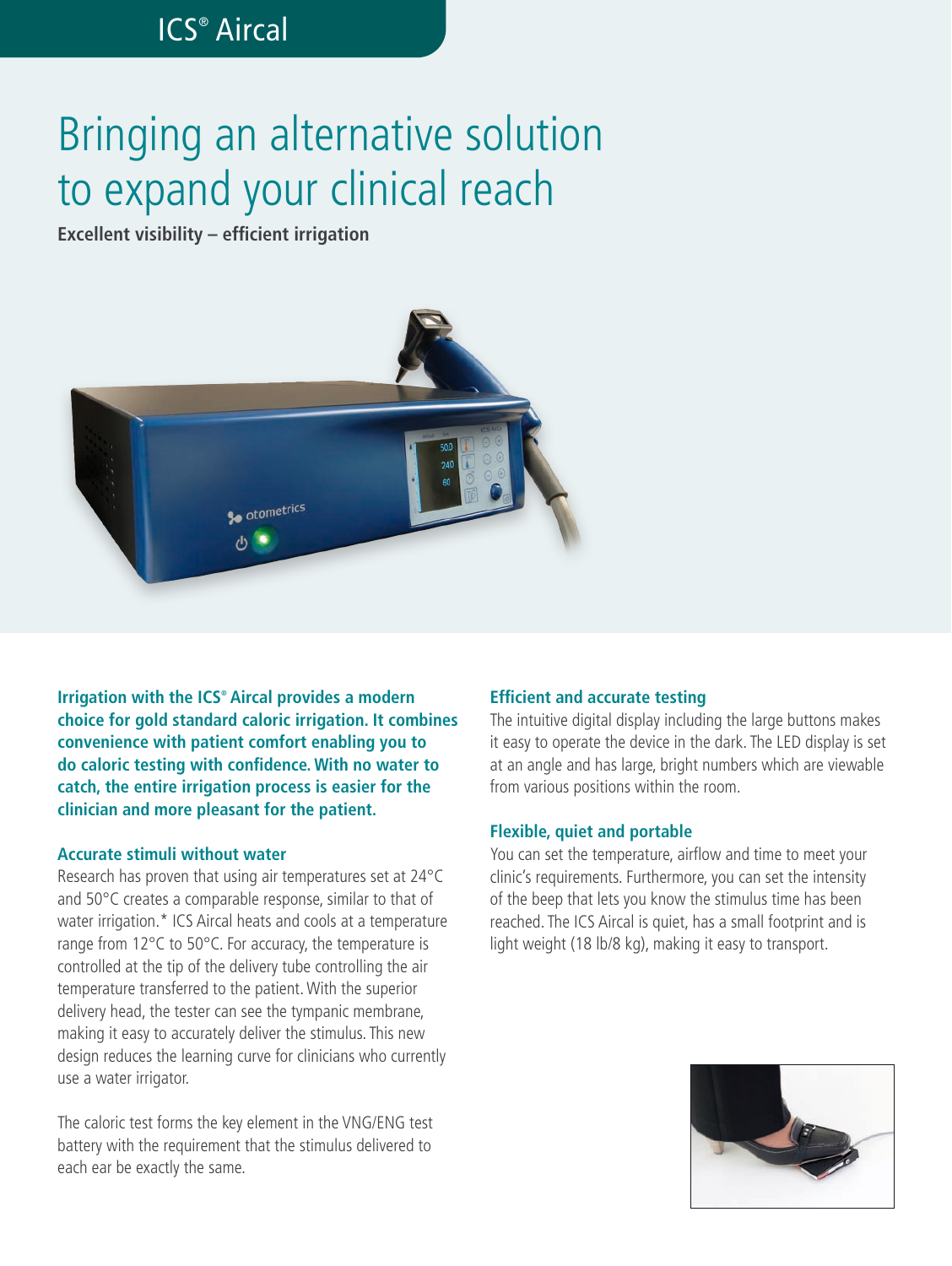

#### **Superior delivery head**

- Fully-lighted, unobstructed view of the tympanic membrane
- Enables you to direct the flow of air straight at the tympanic membrane for effective irrigation
- Disposable specula complying with infection control standards
- Unique head design allows for cooling of the air without condensation build-up

#### **Temperature control – Cools below room temperature**

- Heats and cools at a temperature range from 12°C to 50°C
- Enables you to create the same response as water irrigation\*
- Stabilizes at the desired temperature in less than 60 seconds of start-up

#### **Intuitive digital display**

- Easy-to-see display in the dark, and the large buttons are easy to find
- Display is viewable from many angles allowing you to stay near your patient
- Water reservoir level display tells you when refill is needed